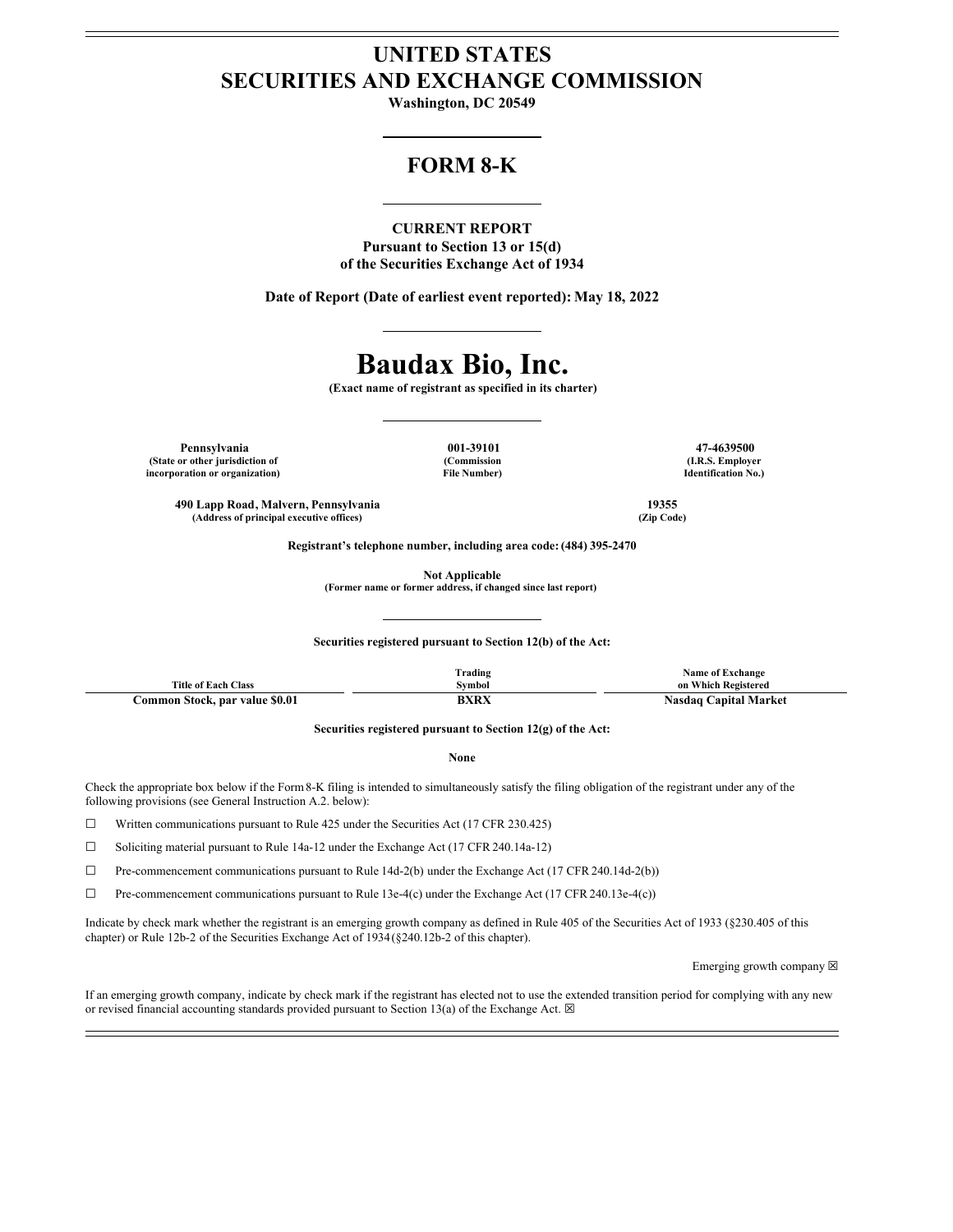### **Item 5.07 - Submission of Matters to a Vote of Security Holders.**

Baudax Bio, Inc. (the "Company") held its annual meeting (the "Annual Meeting") of shareholders on May 18, 2022, which was initially adjourned on May 5, 2022 to allow more time to establish a quorum. The following is a brief description of the final voting results for each of the proposals submitted to a vote of the shareholders at the Annual Meeting.

*Proposal 1 – Election of Class III Directors.* Each of Arnold Baskies, M.D. and Winston Churchill were elected to the Board of Directors as Class III directors, by a plurality of votes, to serve until the Company's 2025 Annual Meeting of Shareholders and until their successors, if any, are elected or appointed, or their earlier death, resignation, retirement, disqualification or removal, with the voting results being as follows:

| <b>Director Nominee</b> | Votes For | Withheld  | <b>Broker Non-Votes</b> |
|-------------------------|-----------|-----------|-------------------------|
| Arnold Baskies, MD      | 757.000   | 1.011.264 | 1.514.124               |
| Winston Churchill       | 710.824   | 1.057.440 | 1.514.124               |

*Proposal 2 – Ratification of Independent Registered Public Accountants.* The appointment of KPMG LLP as the Company's independent registered public accounting firm for the 2022 fiscal year was ratified, as follows:

| ∕otes For | ∕ote<br><b>\gainst</b> | Abstentions         | Non-Votes<br>Broker<br>the contract of the contract of the |
|-----------|------------------------|---------------------|------------------------------------------------------------|
|           | 700<br>788             | $- -$<br>90.<br>7 C |                                                            |